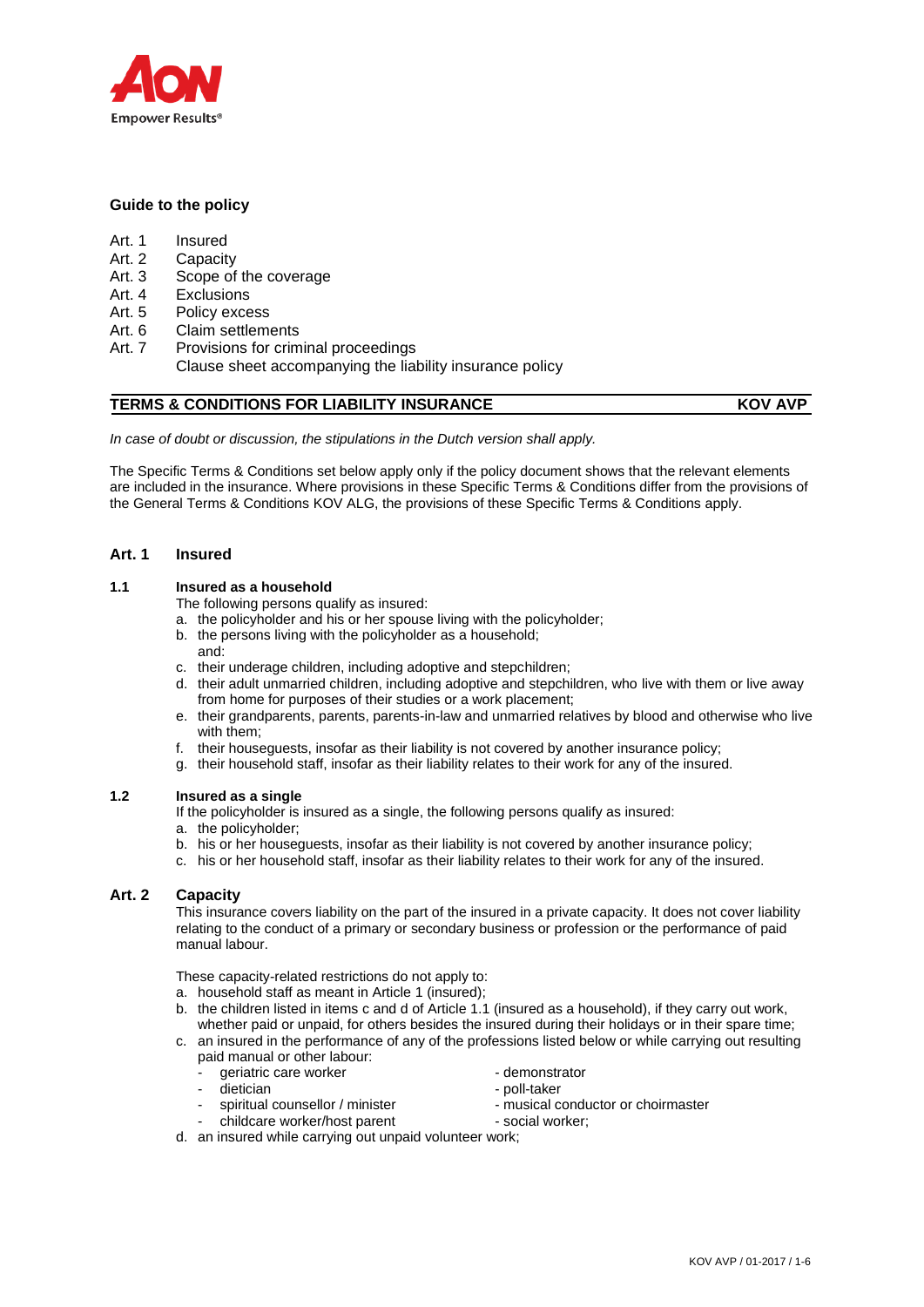

e. voluntary assistance:

For damage to persons other than any of the insured while providing assistance, free of charge, to help prevent:

1. death or bodily injury, or

2. imminent damage to objects of an insured.

Civil law serves as the standard for claim settlements. No compensation will be provided if the claim is filed by any person other than the natural person directly injured or his or her surviving dependants.

This insurance does not cover claims on the part of the employer/principal, his/her/its successors in title or surviving dependants that are based on damage caused in the performance of the work described in items b to e of Article 2.

Where claims that are based on damage caused in the performance of the work described in items b to e of Article 2 are covered by another policy, whether of a prior or later date, the Company is only obliged to provide compensation insofar as that other policy does not entitle the insured to compensation. A policy excess under an insurance policy taken out elsewhere does not qualify for compensation.

# **Art. 3 Scope of the coverage**

## **3.1 Liability/damage**

The insurance covers liability on the part of the insured, in their capacity as set out above, for damage that was caused or occurred while the insurance was in place, subject to a maximum for all the insured together of the amount per event specified in the policy document.

All references in these Terms & Conditions to damage are understood to mean bodily injury and/or material damage.

a. Bodily injury:

Bodily injury is understood to mean: damage caused by injury or harm to a person's health, whether fatal or otherwise, including the damage resulting therefrom;

b. Material damage:

Material damage is understood to mean: damage caused by harm to and/or destruction and/or loss of objects belonging to persons other than the insured, including the damage resulting therefrom.

## **3.2 Mutual liability**

The liability of the insured described above in relation to one another is only insured insofar as the insured in question suffer bodily injury and insofar as those insured do not have any other claims in connection with the event. No compensation will be provided if the party making the claim is not a natural person directly involved in the event or his or her surviving dependants.

This insurance covers liability on the part of an insured in respect of household staff during the performance of their work, including liability for material damage.

## **3.3 Costs of legal proceedings and statutory interest**

- Compensation will be paid on top of the sum insured for:
	- a. the costs of procedural and legal assistance that are incurred with the approval of or at the request of the Company;
	- b. the statutory interest on the claims insured.

#### **3.4 Security**

If, to protect the interests of the injured parties, a government authority requires monetary security in connection with damage covered by the insurance, the Company will provide that security, subject to a maximum of 10% of the sum insured.

The insured are obliged to authorise the Company to reclaim the security as soon as it is released, and to provide their full cooperation to ensure that the security is refunded.

## **3.5 Immovable property**

This insurance covers the following with regard to immovable property:

- a. liability on the part of the policyholder or of an insured living with the policyholder, in his or capacity as owner of:
	- 1. the building or houseboat in which he or she resides, including the related structures, even if part of the object is let out;
	- 2. a home or houseboat, including the related structures, in which he or she previously resided or in which he or she will reside in the future;
	- 3. a second home or houseboat, holiday home, static caravan or cabin on an allotment complex situated in Europe, provided that that object is not intended exclusively to be let to third parties.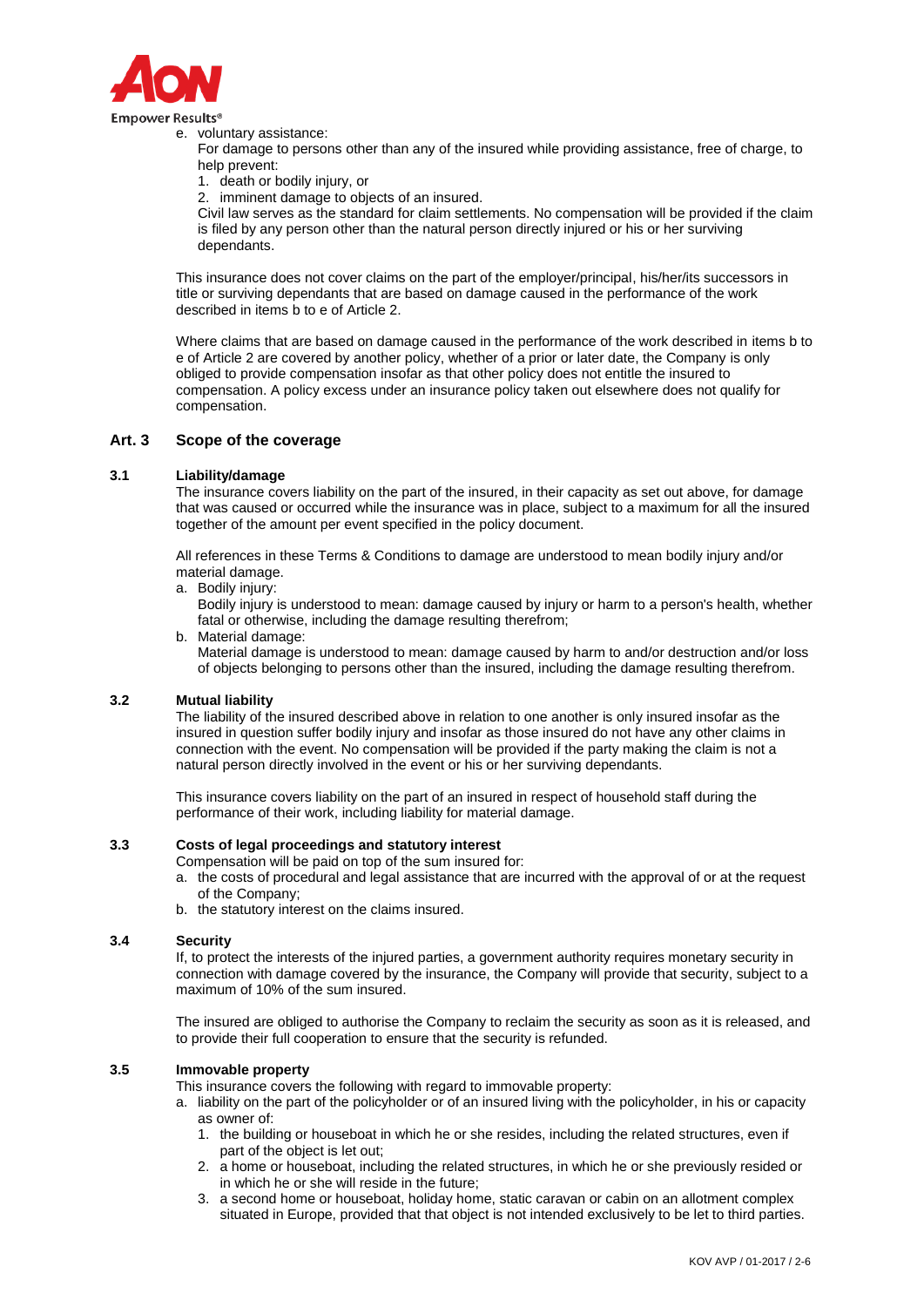

Empower Results®

- b. liability of the part of an insured for damage to the holiday home rented by him or her for holiday purposes or to the contents of that holiday home, caused by fire or water flowing from the pipes, fittings or appliances in the home as a result of a sudden uncertain event.
- c. liability of an insured for damage caused by an aerial or dish antenna, including for damage caused to a building or houseboat that the insured has rented and in which he or she resides.

The exclusion described in Article 4.2 (care, custody or control) does not apply to the provisions set out in items b and c of Article 3.5.

#### **3.6 Favours**

If an insured causes damage to others besides the insured for which he or she is not liable on the grounds that his or her actions were performed as a favour, the Company will nevertheless provide compensation up to a maximum of  $\epsilon$  12,500.= per event.

# **Art. 4 Exclusions**

#### **4.1 Intent**

This policy does not cover liability:

- a. on the part of an insured for damage caused by and/or stemming from any intentional unlawful act or omission on the insured's part that is aimed at a person or object;
- b. on the part of an insured who is part of a group for damage caused by and/or stemming from any intentional unlawful act or omission, aimed at a person or object, on the part of one or more persons belonging to that group, even where the act or omission was not committed directly by the insured;

The intentional nature of such acts or omissions is not diminished by the circumstance that the insured or, if he or she is part of a group, one or more of the persons belonging to that group, is or are under the influence of alcohol or other substances to such a degree that he or she or they is or are incapable of exercising his, her or their own will.

#### **Sexual acts**

This policy does not cover liability:

- c. on the part of an insured for damage caused by and/or stemming from his or her sexual or sexually suggestive acts, whatever their nature;
- d. on the part of an insured who is part of a group for damage caused by and/or stemming from sexual or sexually suggestive acts, whatever their nature, on the part of one or more persons belonging to that group, even where the act or omission was not committed directly by the insured.

## **4.2 Care, custody and control**

This insurance does not cover liability for damage:

- a. to objects in the care, custody or control of an insured or in the care, custody or control of another person on behalf of the insured:
	- 1. pursuant to a rental, hire-purchase, lease or pledge agreement or usufruct (including the right of use and occupancy);
	- 2. pursuant to the conduct of a primary or secondary business or profession or the performance of paid manual labour except as a favour.
- b. to objects in the unlawful care, custody or control of an insured, unless the insured in question has not reached the age of 14;
- c. to motor vehicles, mobile or static caravans, collapsible caravans, motorboats or sailing boats (including windsurf boards) or aircraft in the care, custody or control of an insured or in the care, custody or control of another person on behalf of the insured;
- d. consisting of and/or stemming from loss or theft of money, negotiable instruments or bank, checking, debit or credit cards in the care, custody or control of an insured or in the care, custody or control of another person on behalf of the insured.

Other instances of liability for damage to objects in the care, custody or control of an insured besides the situations described in items a to d of this Article 4.2 are covered up to a maximum of  $\epsilon$ 12,500.= per event.

The coverage for liability for fire or water damage to rented holiday homes, for damage caused by an aerial to the rented building and for damage as a passenger as described in Articles 4.3 (motor vehicles), 4.4 (boats) and 4.6 (aircraft) remains fully applicable.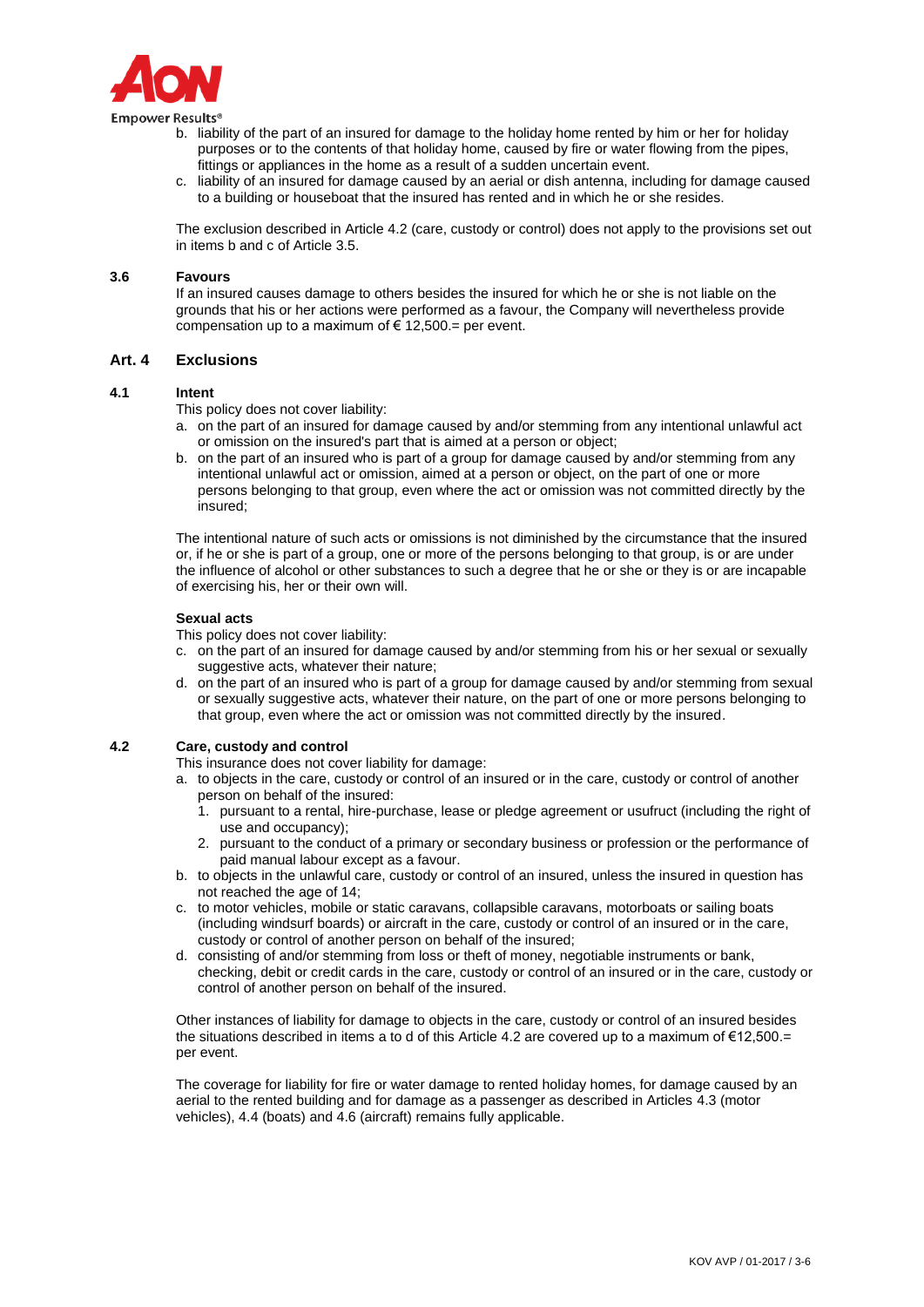

## **4.3 Motor vehicles**

This insurance does not cover liability for damage caused with or by a motor vehicle of which an insured is the owner, possessor, driver or user.

However, this exclusion does not apply to:

a. passenger risk

liability for damage caused as a passenger of the motor vehicle, including damage to that motor vehicle. However, the provisions set out in Article 3.2 (mutual liability) and Article 4.2 (care, custody or control) remain fully applicable;

b. household staff

liability for damage caused by household staff with or by a motor vehicle that is possessed or owned by none of the other insured besides the household staff, insofar as the policyholder or one of the persons living with him or her as part of his or her household is liable for that damage;

- c. motorised mowers, children's toys etc.
- liability for damage caused with or by motorised mowers, children's toys and similar consumer items with a top speed of 16 kilometres per hour, or remote-controlled model cars;
- d. electrically assisted pedal bicycles;
- e. trailers, including caravans with a caravan mover, unless hitched to a motor vehicle, where the damage was caused after the trailer was unhitched or came loose and stopped safely off the road.

The coverage described in items a to 3 of this Article 4.3 does not apply insofar as the liability is covered by another insurance policy.

## **4.4 Boats**

This insurance does not cover liability for damage caused with or by a boat for which the operator requires a navigation licence.

However, this exclusion does not apply to:

a. model boats

liability for damage caused with or by remote-controlled model boats, except where those boats are equipped with an outboard motor or other motorised propulsion with a performance in excess of 3 kw (approximately 4 horsepower);

- b. passenger risk
- liability on the part of an insured as a passenger on a boat, including damage to that boat; c. houseboat
	- liability for damage caused with or by a houseboat on which the insured is resident and that is tied up at its regular mooring, with the related structures.

The coverage described in items a to c of this Article 4.4 does not apply insofar as the liability is covered by another insurance policy.

# **4.5 Joyriding**

This insurance does not include liability for damage caused while joyriding in a motor vehicle or boat. However, this exclusion does not apply if the person who caused the damage has not reached the age of 18.

In deviation from the provisions set out in Article 4.2, this insurance also covers liability for damage to the motor vehicle or boat used for the joyride, subject to a maximum of €10,000.= per event.

Joyriding is understood to mean any instance of unlawful use of a motor vehicle or boat without the intention of appropriating that motor vehicle or boat.

This policy does not cover liability:

- a. in cases of theft or misappropriation of the motor vehicle or boat;
- b. in cases of joyriding without violence, if liability insurance has been taken out for the motor vehicle or boat.

## **4.6 Aircraft**

This insurance does not cover liability caused with or by an airplane, model airplane, hang glider, target airplane, parachute, glider, airship, model rocket, kite or balloon with a diameter greater than 1 metre when fully inflated.

However, this exclusion does not apply to:

- a. liability for damage caused with or by model aircraft with a maximum weight of 20 kilograms, kites with a maximum surface area of 1.5 m<sup>2</sup>, delta planes, paragliders or parachutists;
- b. liability on the part of an insured as a passenger on an airplane; however, the provisions set out in Articles 3.2 (mutual liability) and 4.2 (care, custody or control) remain fully applicable.

The coverage described in items a and b of this Article 4.6 does not apply insofar as the liability is covered by another insurance policy.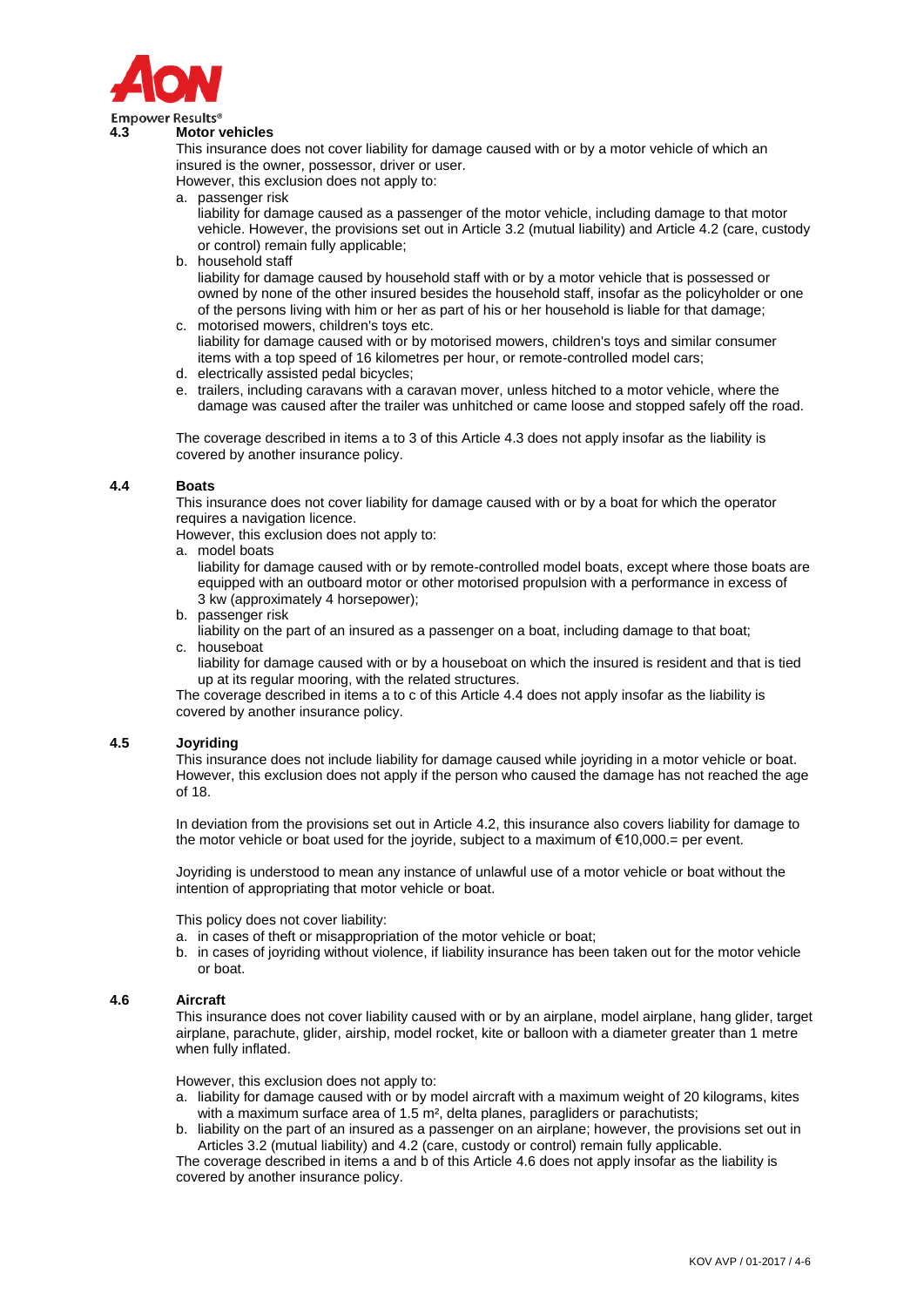

## **4.7 Residence no longer in the Netherlands**

This insurance does not cover liability on the part of an insured who no longer resides in the Netherlands. The insurance ceases to be valid 30 days after the insured's departure. If the Company is given sufficient notice, the premiums paid for the remainder of the period will be refunded.

## **4.8 Weapons**

This insurance does not cover liability for damage caused in connection with the possession and/or use of weapons as defined in the Dutch Weapons and Ammunition Act (*Wet Wapens en Munitie*) for which the insured does not possess a permit.

Liability for damage caused in connection with the possession and/or use of firearms while hunting is covered only insofar as that liability is explicitly included in the insurance; see the policy document.

## **4.9 Contractual liability**

This insurance does not cover liability on the insured's part that stems from a contractual obligation entered into by or on behalf of the insured.

## **4.10 Geographic scope**

With due observance of the provisions set out in Article 4.7 above (residence no longer in the Netherlands), the insurance is valid worldwide.

# **Art. 5 Policy excess**

The standard excess is stated on the policy schedule. If an extra voluntary excess was chosen, this is stated on the policy schedule. We add the voluntary excess to the already effective excess.

We deduct the excess from the compensation amount.

# **Art. 6 Claim settlements**

The Company is at all times entitled to directly compensate injured parties or settle disputes with them. If the compensation payable consists of periodic payments, and if the value of those payments exceeds the sum insured, taking into account any other form of compensation that applies, the duration or amount of the payments will be recalculated proportionately.

Claims from injured parties for compensation for bodily injury will be handled with due observance of the matters set out in Article 954 of Book 7 of the Dutch Civil Code.

# **Art. 7 Provisions for criminal proceedings**

The Company is entitled to contract legal counsel to assist an insured against whom criminal charges are brought. The insured is obliged to cooperate in that assistance. The Company cannot oblige an insured who has been sentenced to object to or appeal the judgment. However, if failure on the part of the insured to notify the proceedings in the first instance, or failure to notify them on time, causes judgment to be handed down by default or means that the Company has not had the opportunity to provide the insured with proper assistance, the insured is obliged to object to or appeal the judgment if the Company so requires, on pain of loss of his or her rights.